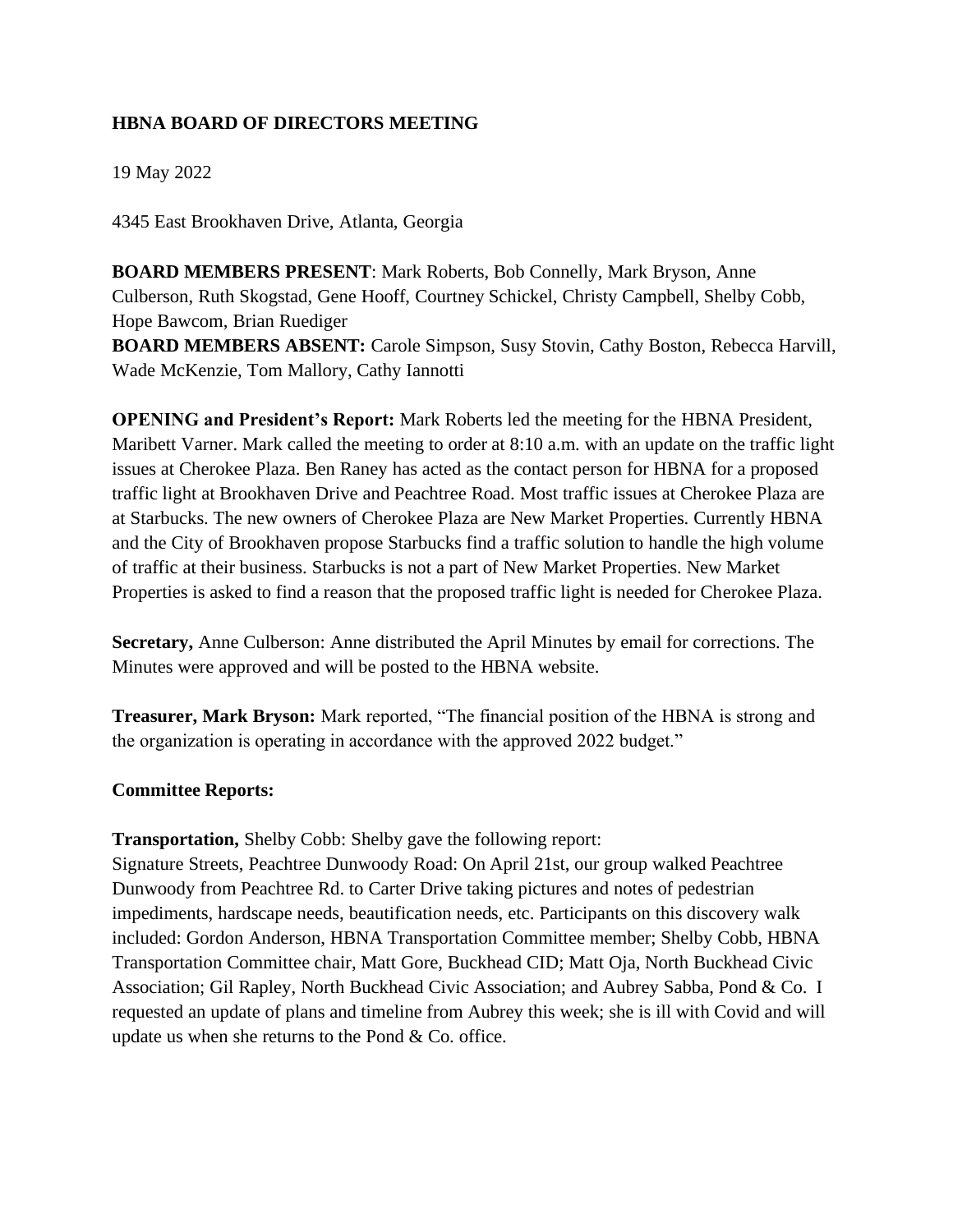Storm Drain Project, COA Dept. of Watershed Management: This project has stalled for reasons known and reasons yet to be explained. Five months have elapsed since an engineering contract expired with Watershed. Gay Colyer, co-chair, asked Sally Silver from Howard Shook's office to further probe the reasons for the delay. On May 6th Sally reported, "The funding has not been lessened for the project; it is an issue with the Dept. of Procurement that has caused the current circumstance." On May 16th Sally advised, "I have spoken to Commissioner Browning. She was apologetic and indicated her displeasure with the time that has passed regarding this project. She promised to reach out to the consultants, etc., to get all facts in order to put things back on track. I expect her to reach back once she has details. Commissioner Browning is good at keeping her word." Once we have full details of where the storm drain project stands, we will advise affected and expectant neighbors and decide whether to go ahead and request ATL DOT to clean up and restripe the below-standard triangle at Vermont and Winall Down.

Vehicle Speeding Follow-up on Brookhaven Drive: The word from the Brookhaven Police Dept., who conducted the Dec. 2021 speed study, as to "further education" for drivers speeding on Brookhaven Drive is that they simply do not have sufficient staffing in the Traffic Unit right now to follow through with citations, further monitoring, etc. This week, Gay sent in a request for a permanent speed monitor to be placed for westbound vehicles, per the speed and percentage findings of the Dec. study. We received information from COB Public Works Director Don Sherrill outlining the steps required to proceed with placement of a permanent speed monitor. We will study and update.

Speed Monitor Requests for Five COA Streets, Filed on Feb. 4: After a three-month delay and intervention from Howard Shook's office, we heard from Angela Campbell, ATL DOT, on May 3rd. She wrote, "The five traffic study cases have been assigned to the engineer and the studies should be completed within the next two weeks." As of May 18, there is no sign of the requested speed monitors, despite our goal of pushing their installation before schools dismiss and the Capital City Country Club decreases operations during renovations. Will update. You may have read that Josh Rowan is leaving his position as head of ATL DOT.

Grace Note: James Whitten, Kroger's New Manager: As you know, James Whitten is on the list of persons to write to in objection to the proposed traffic signal at Peachtree Rd. and Brookhaven Drive. He is the new manager of Cherokee Plaza Kroger. He created electronic files and passed ALL OF OUR LETTERS OF OBJECTION TO NEW MARKET PROPERTIES. Earnest and eager to connect with our neighborhood and the neighborhood behind his store, he is addressing the terrible trash situation in the Kroger lot (placing trash cans at each cart return, picking up trash for an hour every morning himself, and re-engaging the clean-up service that was discontinued back in February by the former manager. He is holding employees accountable for their departments, for shelf-stocking, etc., and has replaced the carpet in the entrance lobby. He is getting to know his customers and what they shop for at Kroger. James gave \$2,000 worth of hydration and snack items for the Brookhaven Bolt and looks forward to further community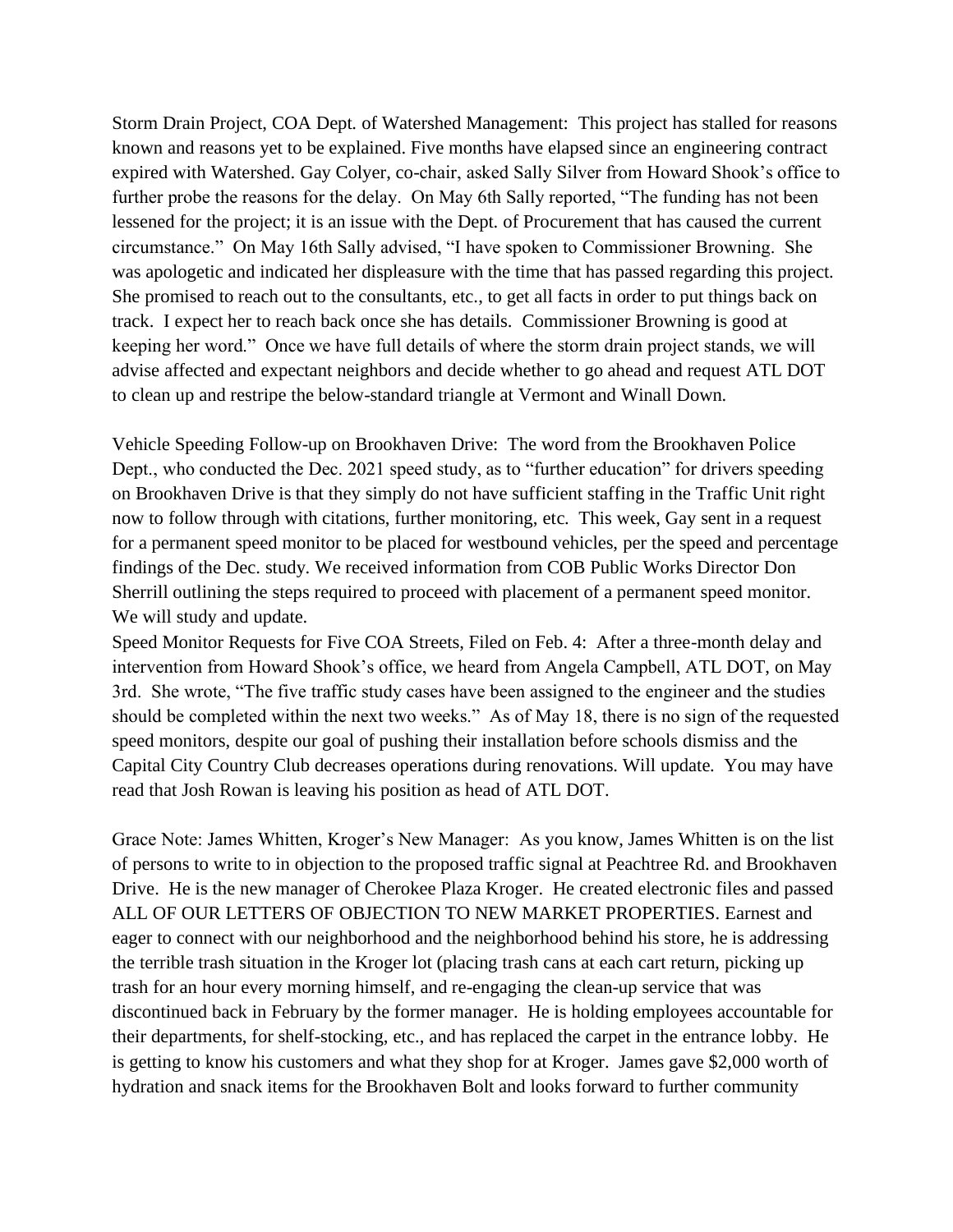engagement. After more than one year of financial period deficits at the store, James told me that in the latest financial period, the store actually made about \$35,000. He has reinstated daily meetings and huddles with department heads. All this to say, if you still shop at Kroger, make a point to say hello and thank James. He is trying hard to put a new face on the store and ensure it will be a better neighbor to Historic Brookhaven.

**Cameras,** Tom Mallory: No report.

**Membership,** Mark Roberts: Mark reports HBNA has 749 members.

**Historic Brookhaven Foundation, Monuments,** Bob Connelly: Bob has secured a new vendor for monuments. His first goal is to have molds made to make the new monuments. Update to follow.

**CME, Community Enhancement,** Mark Roberts: Mark updated the Board on the Blue Star Monument project. The Club Estates Garden Club and HBNA approved a project to erect a Blue Star Monument to honor men and women who have served in the US Armed Services. The monument will be erected in Historic Brookhaven. The marker has been approved by the City of Brookhaven. HBNA and the Club Estates Garden Club will each contribute \$1000.00. Christy Roberts and Carole Simpson will help coordinate the marker project.

**Sponsorship,** Ruth Skogstad**:** No sponsorships needed at this time.

**Film Committee,** Gene Hooff**:** Gene discussed the upcoming Disney filming scheduled for next Tuesday, May 24, on Vermont Road, Club Drive, Stovall Bivd., and Winall Down Road. Confusion has arisen due to the change of dates of the filming. Gene discussed working with the film permitting office and protecting the neighbors. The Board discussed giving residents as much notice as possible and the importance of a definite date.

**New Neighbors,** Cathy Iannotti: No report.

**Events,** Rebecca Harvill: No Report. Bob Connelly has reserved 4345 East Brookhaven, Atlanta 30319 for our next meeting, June 16.

**Zoning, City of Atlanta, Cathy Boston: No report.** 

**Zoning, City of Brookhaven,** Hope Bawcom: Hope discussed a variance request for 5 Brookhaven Drive. The request is to raise the height of the garage with no change in architectural footprint. No objection was made by the zoning committee. The variance was approved on May 17, 2022 by the City of Brookhaven..